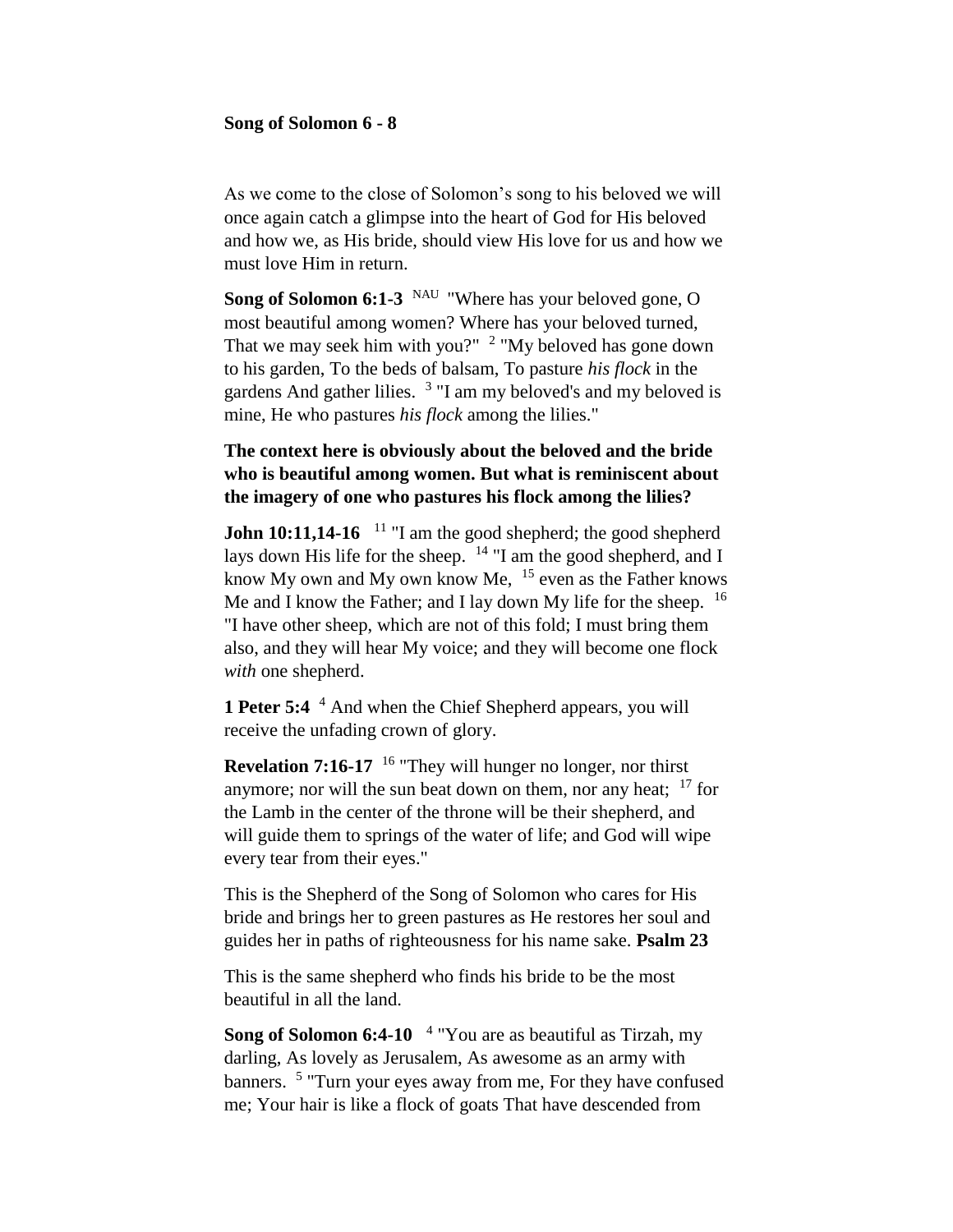Gilead. <sup>6</sup> "Your teeth are like a flock of ewes Which have come up from *their* washing, All of which bear twins, And not one among them has lost her young.  $7$  "Your temples are like a slice of a pomegranate Behind your veil. <sup>8</sup> "There are sixty queens and eighty concubines, And maidens without number; <sup>9</sup> *But* my dove, my perfect one, is unique: She is her mother's only *daughter*; She is the pure *child* of the one who bore her. The maidens saw her and called her blessed, The queens and the concubines *also*, and they praised her, *saying*, <sup>10</sup> 'Who is this that grows like the dawn, As beautiful as the full moon, As pure as the sun, As awesome as an army with banners?'

The bridegroom does not seem to be at a loss of words for the beauty of his bride and he is overcome with her. Look at verse 5.

Song of Solomon 6:5<sup>5</sup> "Turn your eyes away from me, For they have confused me; Your hair is like a flock of goats That have descended from Gilead.

### **How does this verse read in some of your bibles?**

NIV **Song of Solomon 6:5** Turn your eyes from me; they overwhelm me. Your hair is like a flock of goats descending from Gilead.

NKJ **Song of Solomon 6:5** Turn your eyes away from me, For they have overcome me. Your hair *is* like a flock of goats Going down from Gilead.

NJB **Song of Solomon 6:5** Turn your eyes away from me, they take me by assault! Your hair is like a flock of goats surging down the slopes of Gilead.

The language here gives the sense that the bride's eyes are so stunning that to look into them sets the bridegrooms head spinning. He is so overcome by her beauty that he has to look away in amazement. This is how our bridegroom views us. But we need to be careful here.

# **What beauty does the bridegroom actually see in us?**

**Romans 3:20-26** <sup>20</sup> because by the works of the Law no flesh will be justified in His sight; for through the Law *comes* the knowledge of sin. <sup>21</sup> But now apart from the Law *the* righteousness of God has been manifested, being witnessed by the Law and the Prophets, <sup>22</sup> even *the* righteousness of God through faith in Jesus Christ for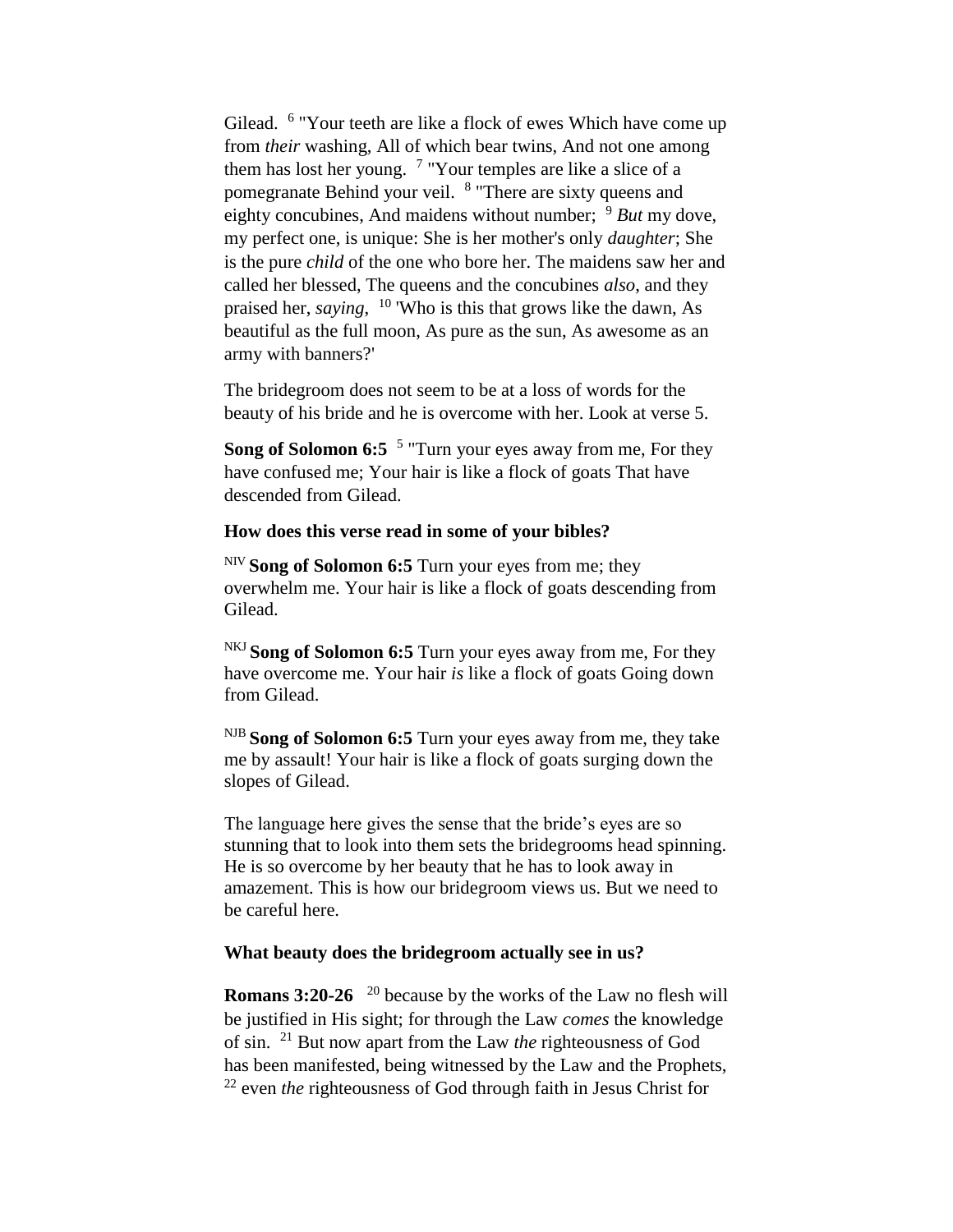all those who believe; for there is no distinction;  $^{23}$  for all have sinned and fall short of the glory of God,  $^{24}$  being justified as a gift by His grace through the redemption which is in Christ Jesus;  $^{25}$ whom God displayed publicly as a propitiation in His blood through faith. *This was* to demonstrate His righteousness, because in the forbearance of God He passed over the sins previously committed; <sup>26</sup> for the demonstration, *I say*, of His righteousness at the present time, so that He would be just and the justifier of the one who has faith in Jesus.

**Romans 5:17** <sup>17</sup> For if by the transgression of the one, death reigned through the one, much more those who receive the abundance of grace and of the gift of righteousness will reign in life through the One, Jesus Christ.

Our beauty, our holiness and glory is seen exclusively in our Savior, Jesus Christ whose righteousness has been credited to our account.

NAU **Romans 4:3** For what does the Scripture say? "ABRAHAM BELIEVED GOD, AND IT WAS CREDITED TO HIM AS RIGHTEOUSNESS."

And so, the bride is made holy through the bridegroom who is Christ Himself. It is His beauty, His magnificence and righteousness that is seen by the Father and reflected through the bride. It is this beauty that Solomon writes of that is found in the bride.

**Song of Solomon 7:1** <sup>NAU</sup> "How beautiful are your feet in sandals, O prince's daughter! The curves of your hips are like jewels, The work of the hands of an artist.

**We are truly the work of the hands of an artist. Any guesses as to who this artist is?**

**Isaiah 64:8** <sup>8</sup> But now, O LORD, You are our Father, We are the clay, and You our potter; And all of us are the work of Your hand.

We need to understand that we belong to our Lord and His desire is for us that we may share in His holiness and to spend our lives together in a Kingdom flowing with milk and honey together. This is the imagery that Solomon paints for us.

Song of Solomon 7:10-13<sup>10</sup> "I am my beloved's, And his desire is for me. <sup>11</sup> "Come, my beloved, let us go out into the country,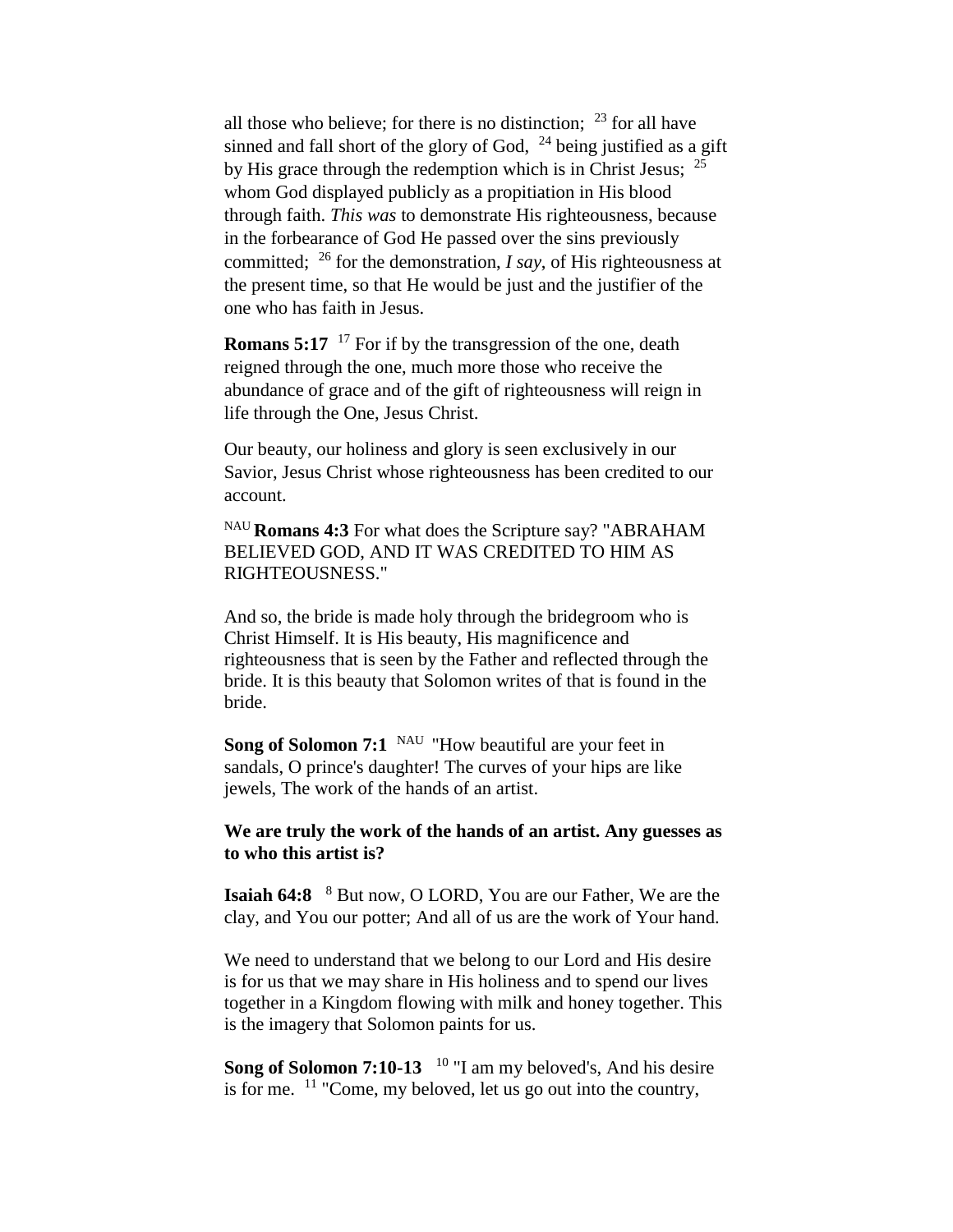Let us spend the night in the villages. <sup>12</sup> "Let us rise early *and go*  to the vineyards; Let us see whether the vine has budded *And its*  blossoms have opened, *And whether* the pomegranates have bloomed. There I will give you my love.  $13$  "The mandrakes have given forth fragrance; And over our doors are all choice *fruits*, Both new and old, Which I have saved up for you, my beloved.

The imagery here are two lovers enjoying God's creation together. They're in a garden, if you will, where the sights and smells are fresh and sweet as they stroll through the vineyards anticipating the fragrance of the blossoms that delight the senses.

This garden imagery is not accidental. It is a picture of that garden that Adam and Eve were placed in by God to cultivate and nurture as they walked with God in the cool of the day.

Solomon is giving us a picture of Eden reborn; that hope that Adam and Eve were given by God after their rebellion.

I don't know if you can imagine it, but the new earth will be our destination for enjoyment and delight as we share it with our bridegroom.

All of our senses will be heightened to enjoy every corner of our God's new creation as He forms it and fashions it just for us to enjoy with Him forever. The wedding feast of the Lamb is right around the corner and it will be just the beginning of an eternal relationship of love between God and His people.

As we close the last chapter of this Song of Solomon we see the relationship between the bride and bridegroom begin to expand to that of a familiarity that is unique between two people who are soul mates, best friends.

**Song of Solomon 8:1-3** <sup>NAU</sup> "Oh that you were like a brother to me Who nursed at my mother's breasts. *If* I found you outdoors, I would kiss you; No one would despise me, either. <sup>2</sup> "I would lead you *and* bring you Into the house of my mother, who used to instruct me; I would give you spiced wine to drink from the juice of my pomegranates. <sup>3</sup> "Let his left hand be under my head And his right hand embrace me."

The bride is speaking here and she makes an interesting statement in verse one. NAU "Oh that you were like a brother to me Who nursed at my mother's breasts. *If* I found you outdoors, I would kiss you; No one would despise me, either."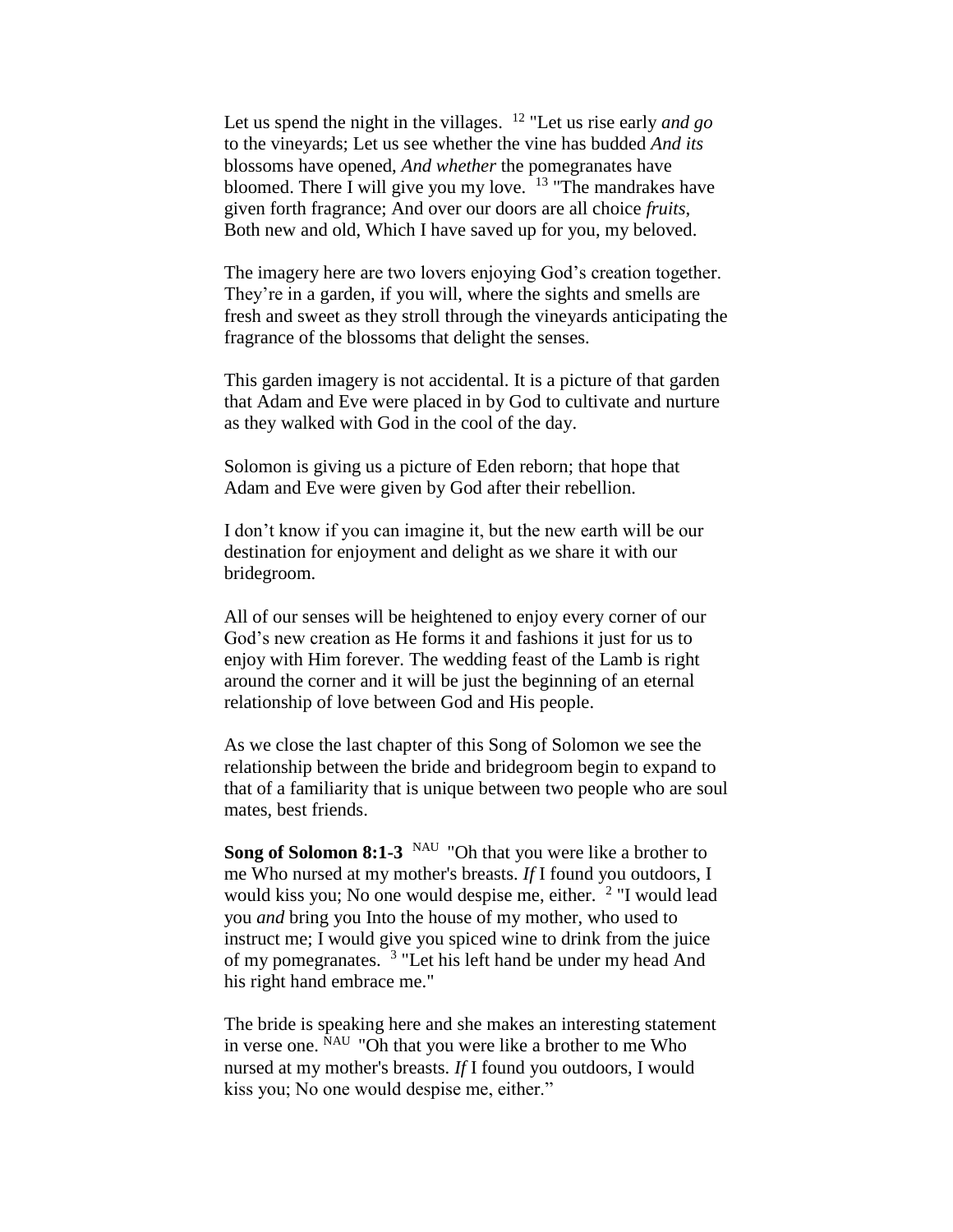#### **What do you suppose is being referred to here?**

This is not referring to any incestuous relationship but rather the kind of sibling friendship that two kids from the same family might share. The kind of friendship that a brother might share with his sister where the two can freely and openly talk with each other about anything; where the two might share in the same games of tag or cards or just relaxing with each other around the TV.

It's a familial love that is unique to siblings. And this bride feels comfortable enough around her bridegroom to where they can just enjoy each other's company and express her love in a playful way, not unlike hugging or kissing her brother outside in a crowd and not feel ashamed.

Song of Solomon 8:4-5<sup>4</sup> "I want you to swear, O daughters of Jerusalem, Do not arouse or awaken *my* love Until she (he, it) pleases." <sup>5</sup> "Who is this coming up from the wilderness Leaning on her beloved?" "Beneath the apple tree I awakened you; There your mother was in labor with you, There she was in labor *and*  gave you birth.

In verse 4 the bride cautions the daughters of Jerusalem not to arouse or awaken her love. And the picture here is one of the two of them relaxing together and she doesn't want him startled. And so, she is sensitive to his needs and desires and doesn't want anyone disturbing him while he relaxes.

This thought continues in verse 5.

Song of Solomon 8:5 <sup>5</sup> "Who is this coming up from the wilderness Leaning on her beloved?" "Beneath the apple tree I awakened you; There your mother was in labor with you, There she was in labor *and* gave you birth.

Here we get the sense that these two lovers are embracing in the sense that they might be leaning on each other as they walk, holding hands and just enjoying each other's company.

And as she reflects on the relationship, the bride considers that they were always meant for each as she awakens him, and as she goes back to a time well before they met; at his birth.

Song of Solomon 8:6 <sup>6</sup> "Put me like a seal over your heart, Like a seal on your arm. For love is as strong as death, Jealousy is as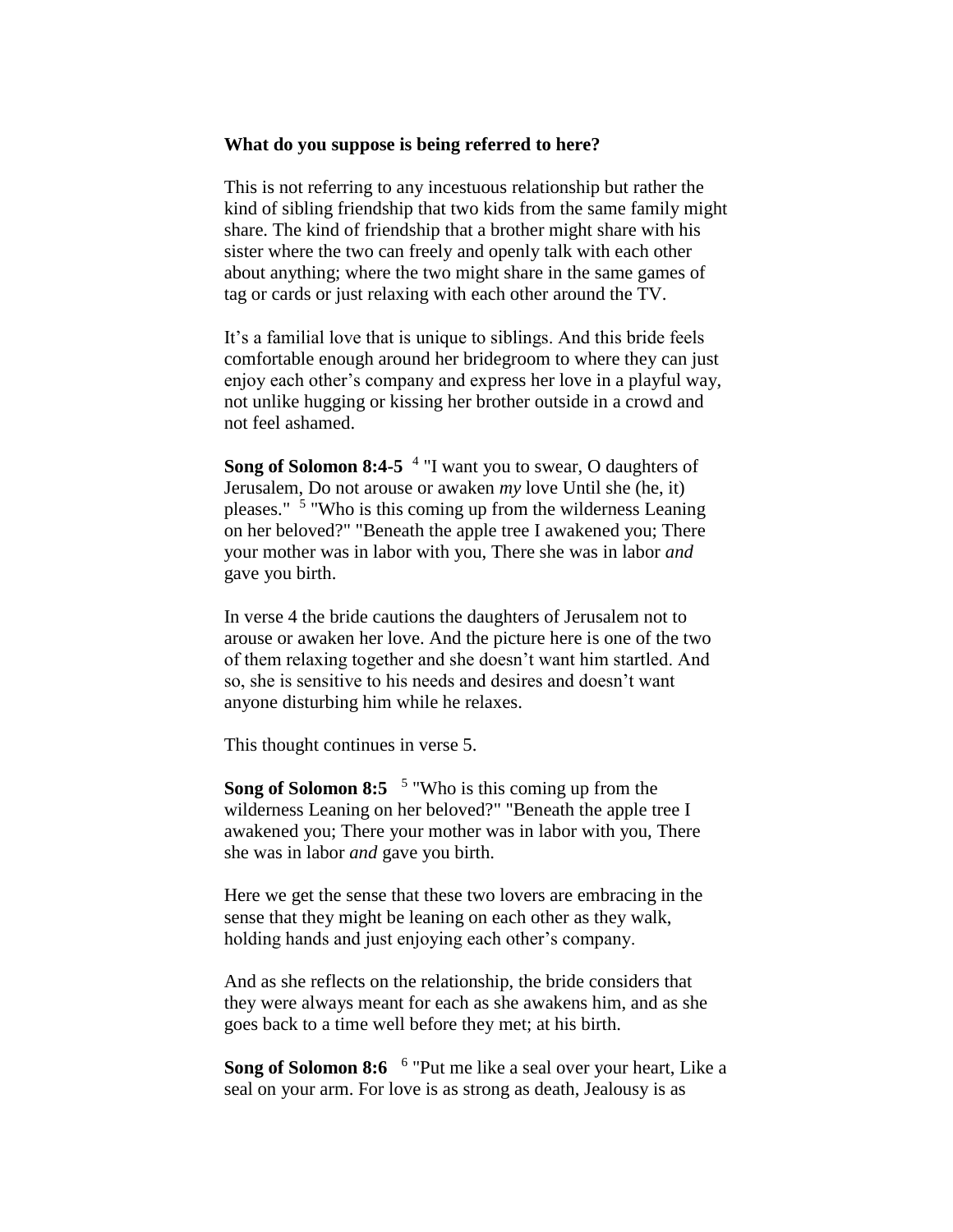severe as Sheol; Its flashes are flashes of fire, The *very* flame of the LORD.

Here her only thought is of His love and wanting that reassurance that He will always love her and so she says, "Put me like a seal over your heart, Like a seal on your arm."

### **What do you suppose it means to put her as a seal on his heart?**

The first thing to notice is that the word seal can also be inferred as a signet ring. A signet ring was the seal of the king and it identified anything that belonged to him as having this seal prominently displayed on the outside of that which belonged to the king.

And so, here the bride is asking that his seal be that which identifies who belongs to his heart, and that he would wear that seal on his heart always. But then she adds the phrase like a seal on your arm.

### **What might this intimate?**

By the way, this could very well be a reference to a tattoo. The idea here being that this seal is prominently displayed for all to see. In other words, the love that is hidden around his heart would be expressed in such a way that the world sees his love for her.

And then she acknowledges the power and strength of love by comparing it to death which no mere man can conquer. She then compares the strength and power of love to jealousy which is as severe as Sheol; which is to say, that jealousy and love go hand in hand and not even death and the pit will overcome it as it lasts beyond the grave.

## **By the way, in what way is jealousy a good thing in a love relationship?**

Jealousy in a biblical sense is a devotion to someone where you expect the same devotion in return. It is not a bad thing if it's understood that having a passion for someone also expects loyalty and love in return. God Himself expects this of His people.

**Exodus 20:5-6**  5 "You shall not worship them or serve them; for I, the LORD your God, am a jealous God, visiting the iniquity of the fathers on the children, on the third and the fourth generations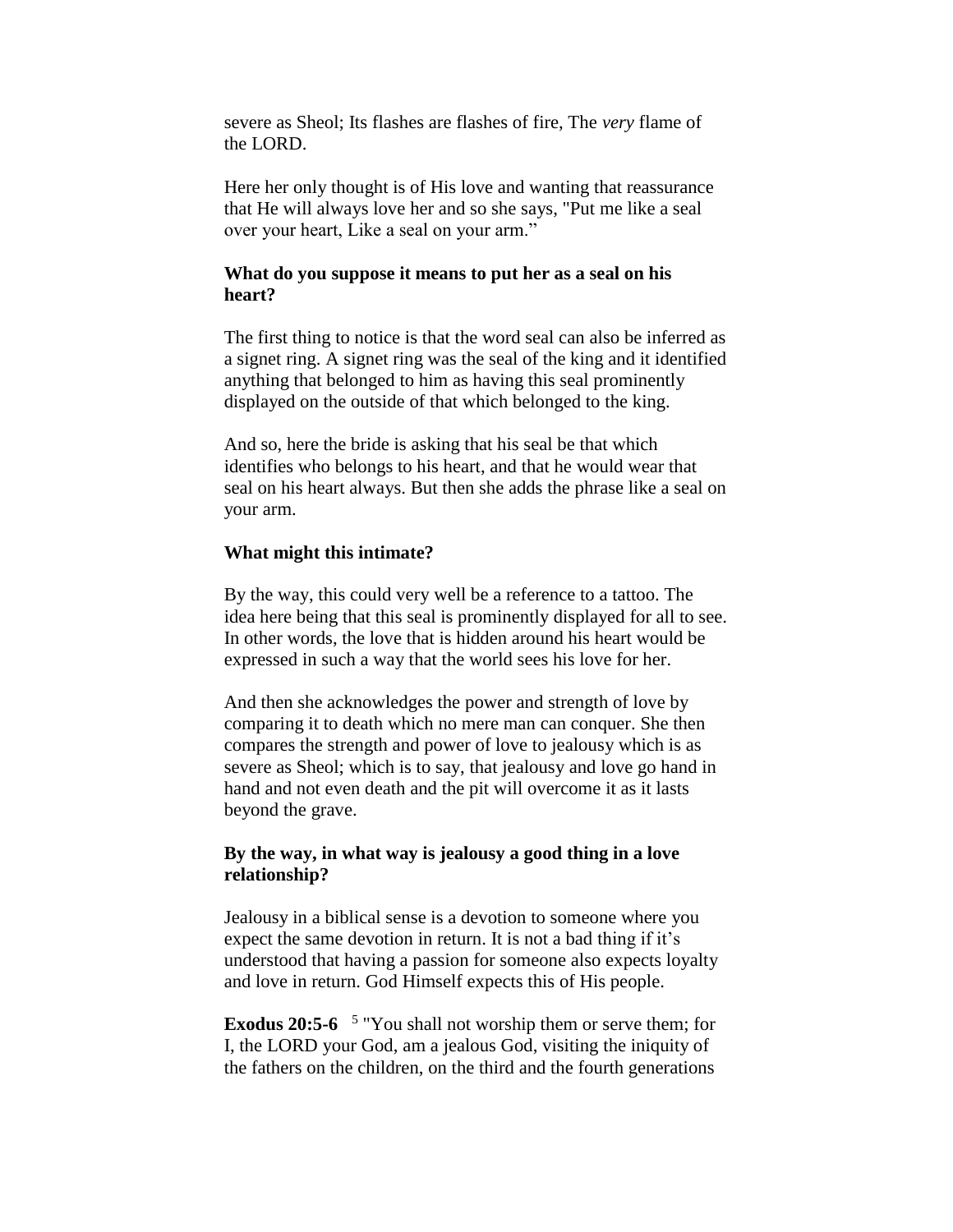of those who hate Me, <sup>6</sup> but showing loving kindness to thousands, to those who love Me and keep My commandments.

In fact, Jealous is one of the names of God, along with Adonai, Elohim, and Yahweh.

**Exodus 34:14-15** <sup>4</sup> -- for you shall not worship any other god, for the LORD, whose name is Jealous, is a jealous God-- <sup>15</sup> otherwise you might make a covenant with the inhabitants of the land and they would play the harlot with their gods and sacrifice to their gods, and someone might invite you to eat of his sacrifice,

When love is poured out on someone that love is not meant to be trampled upon by going after other lovers, and this is true of God's people as well.

By the way, the word jealousy in our text can also be translated as ardor or zeal and it is in line with a passion for being aligned with only one person and thus the reason for the translators using the term jealousy here.

And so, we are told that this jealousy is like the flames of Sheol, the very flames of the Lord. God is passionate for His people and we should be passionate for Him, for there is none like Him that we should seek another.

Song of Solomon 8:7 <sup>7</sup> "Many waters cannot quench love, Nor will rivers overflow it; If a man were to give all the riches of his house for love, It would be utterly despised."

It is this love that God has for us.

Song of Solomon 8:8-10 <sup>8</sup> "We have a little sister, And she has no breasts; What shall we do for our sister On the day when she is spoken for? <sup>9</sup> "If she is a wall, We will build on her a battlement of silver; But if she is a door, We will barricade her with planks of cedar." <sup>10</sup> "I was a wall, and my breasts were like towers; Then I became in his eyes as one who finds peace.

These verses may seem out of place but when properly understood they naturally follow the theme of the bride and the bridegroom.

Verse 8 is not dealing with a flat chested woman. We're dealing with a child. But the bride is considering the future of her sister and will she find the bridegroom of her dreams?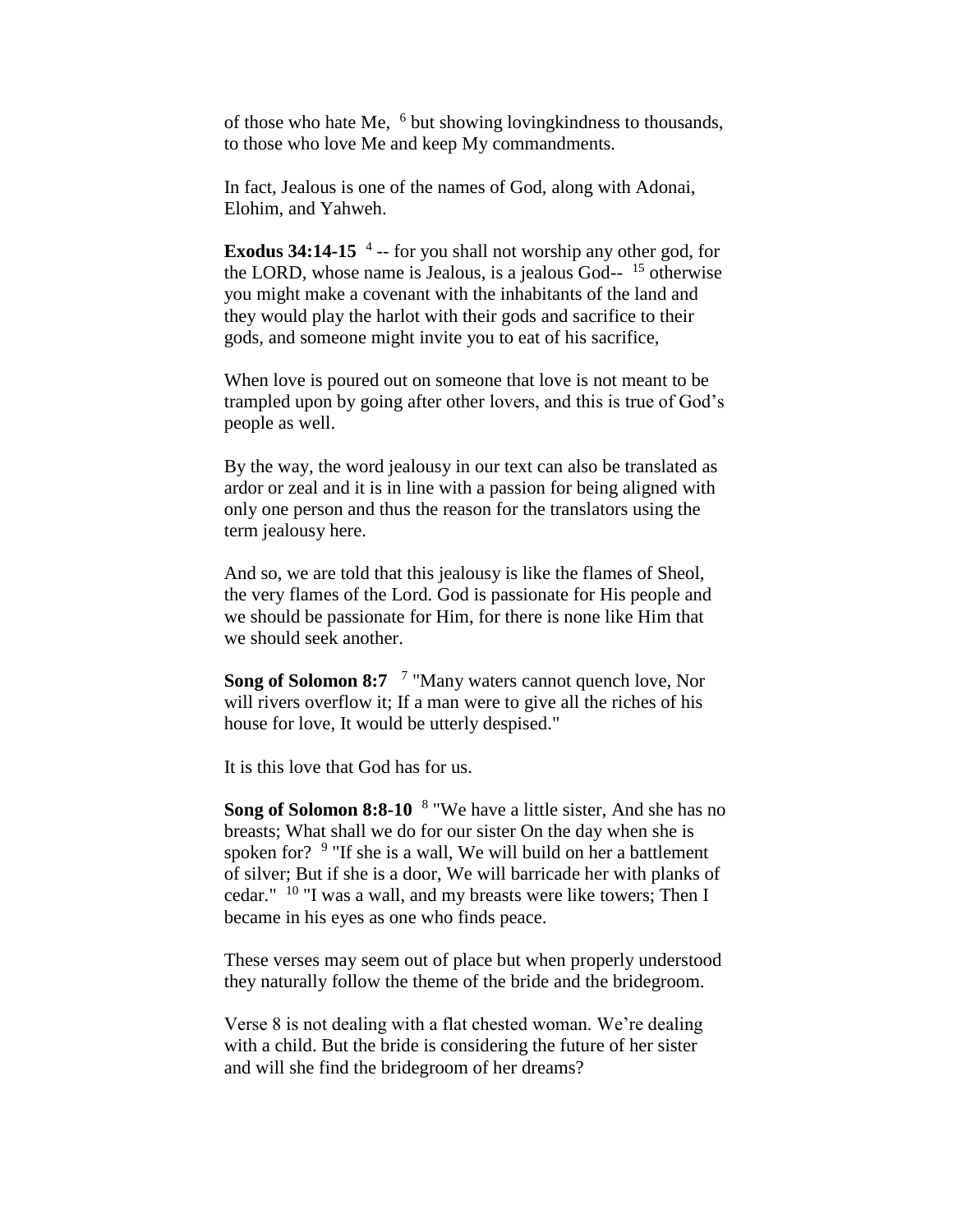In other words, is the bride willing to counsel her sister to reach out to the kind of bridegroom described in the Song of Solomon, which is to say, is the bride willing to evangelize those in need of such a bridegroom, the Savior, Christ Jesus?

The sister and the bride in these verses is described in terms of a metaphor, that of a wall or a door. The end of verse 8 presupposes that the little sister is spoken for and will come to faith in Christ. In this relationship she may be either a wall or a door. A wall is immovable, strong. But a wall in and of itself cannot defend itself.

And so the bride prays for the sister that in her faith she may be adorned with a battlement of silver.

#### **What would be the purpose of such an addition to the wall?**

An embattlement is an encampment of those who protect what is inside the wall. And so, the prayer here for her little sister is that in the day of her betrothal she will find protection from the arrows of the enemy.

#### **Where have we heard this language before?**

**Ephesians 6:13-17** <sup>13</sup> Therefore, take up the full armor of God, so that you will be able to resist in the evil day, and having done everything, to stand firm. <sup>14</sup> Stand firm therefore, HAVING GIRDED YOUR LOINS WITH TRUTH, and HAVING PUT ON THE BREASTPLATE OF RIGHTEOUSNESS, <sup>15</sup> and having shod YOUR FEET WITH THE PREPARATION OF THE GOSPEL OF PEACE;  $16$  in addition to all, taking up the shield of faith with which you will be able to extinguish all the flaming arrows of the evil *one*. <sup>17</sup> And take THE HELMET OF SALVATION, and the sword of the Spirit, which is the word of God.

But what if here little sister is not a wall, but a door? A door is not immovable. It is meant to move. It is meant to have others come in, even as Christ enters through that door to give her life. But because a door may also allow others in, the bride prays for her little sister that just as a wall needs protection so does a door need fortification.

And planks of cedar will fortify it from the enemy.

And then Solomon closes with these words.